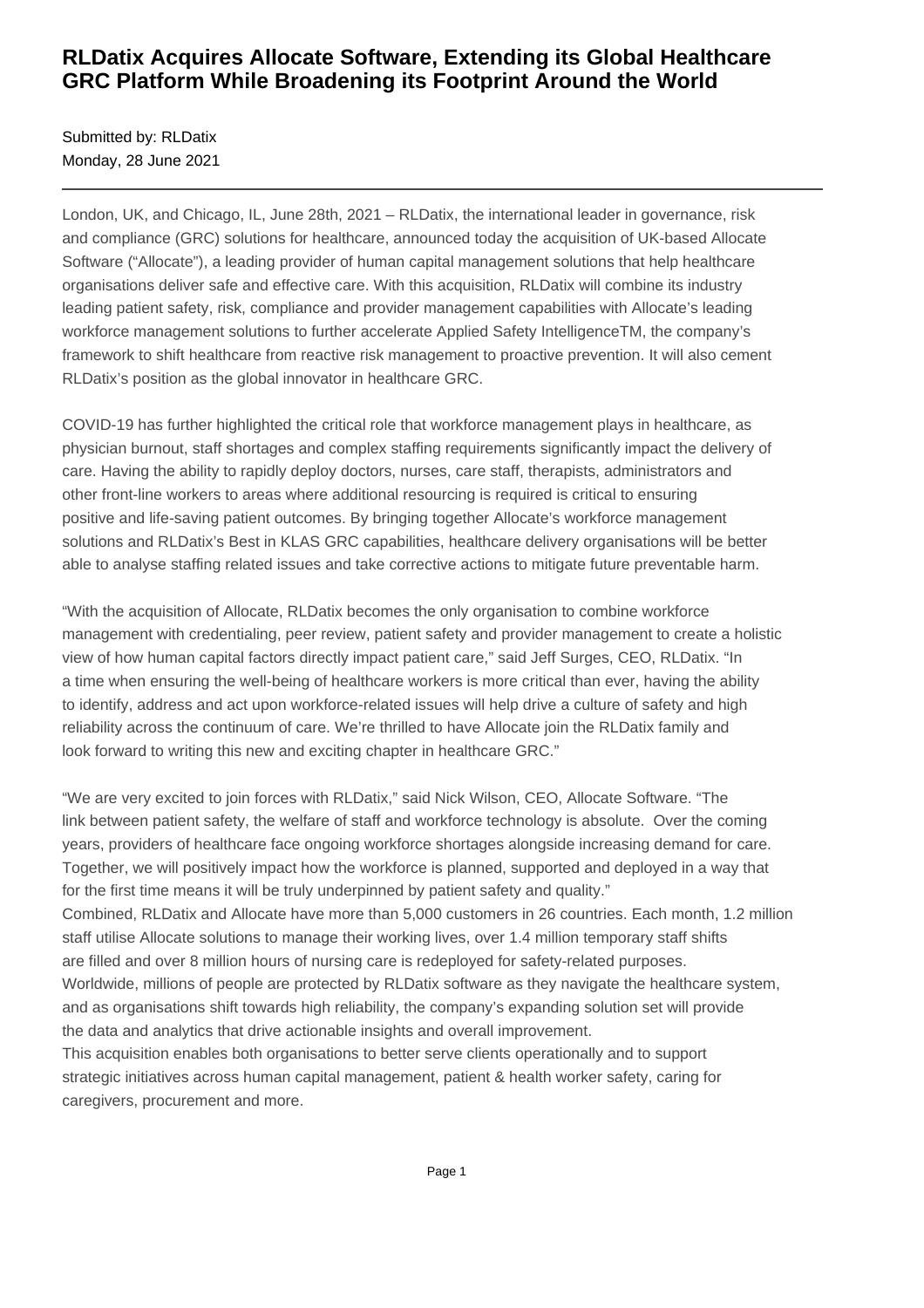RLDatix and Allocate have over 1,400 staff across the United Kingdom, the United States, the Republic of Ireland, Canada, Australia, Saudi Arabia, Germany, Sweden and North Macedonia. With people and patients at the core of each company's missions, they will transform how healthcare organisations drive safer, better care for all.

"It has been our privilege to support the RLDatix team on this transformational transaction," said Vivek Kumar, Partner at Five Arrows Principal Investments. "Our journey of helping RLDatix evolve from a UK-based risk management software business to become the leading global player in the healthcare GRC space has been inspiring." "The RLDatix / Allocate combination will lead to a global healthcare GRC platform which will enable Jeff and his team to play a meaningful role in transforming the industry for the benefit of all customers," added Reid Perper, CIO, Five Arrows Capital Partners. "We are honoured to have supported the impressive growth of RLDatix over the past three years in partnership with Jeff and the RLDatix management team," said Naveen Wadhera, Managing Director at TA. "The acquisition of Allocate creates a market leading GRC platform serving the global healthcare provider

market, and we are excited to continue our partnership as the combined companies enter this exciting next phase of their evolution," added Ethan Liebermann, Managing Director at TA.

The transaction is pending final approvals which will be completed in the coming weeks. About RLDatix

RLDatix is on a mission to change healthcare. We help organisations drive safer, more efficient care by providing governance, risk and compliance tools that drive overall improvement and safety. Our suite of cloud-based software helps organisations report on adverse events, reduce healthcare-acquired infections and ensure patient safety learnings are implemented across the continuum of care. With over 4,500 customers in 19 countries, RLDatix software protects hundreds of millions of patients around the world. RLDatix is controlled by Five Arrows and TA Associates as major shareholders. For more information, visit www.rldatix.com.

## About Allocate Software

Allocate Software is a leading international provider of Human Capital Management solutions, supporting the operational and administrative needs of health, care, defence and commercial sectors. In the health and care sector, Allocate is enabling the delivery of safe and effective care at optimal cost, by helping organisations to have the right people in the right place at the right time. With over 800 clients and over two million staff rostered daily, Allocate serves the largest public and private sector institutions around the world. Allocate Software is headquartered in the United Kingdom, with nearly 700 employees, including over 200 in research, development, and product management functions. It provides services and support to its international customer base through regional offices in the UK, Sweden, Germany and Australia. For more information, visit www.allocatesoftware.com.

## About Five Arrows

Five Arrows Principal Investments (FAPI) and Five Arrows Capital Partners (FACP), together "Five Arrows", are part of the corporate private equity arm of Rothschild & Co's Merchant Banking business which manages over €16bn. Five Arrows is focused on investing in middle-market companies with highly defensible market positions; strong management teams; business models with high visibility of organic